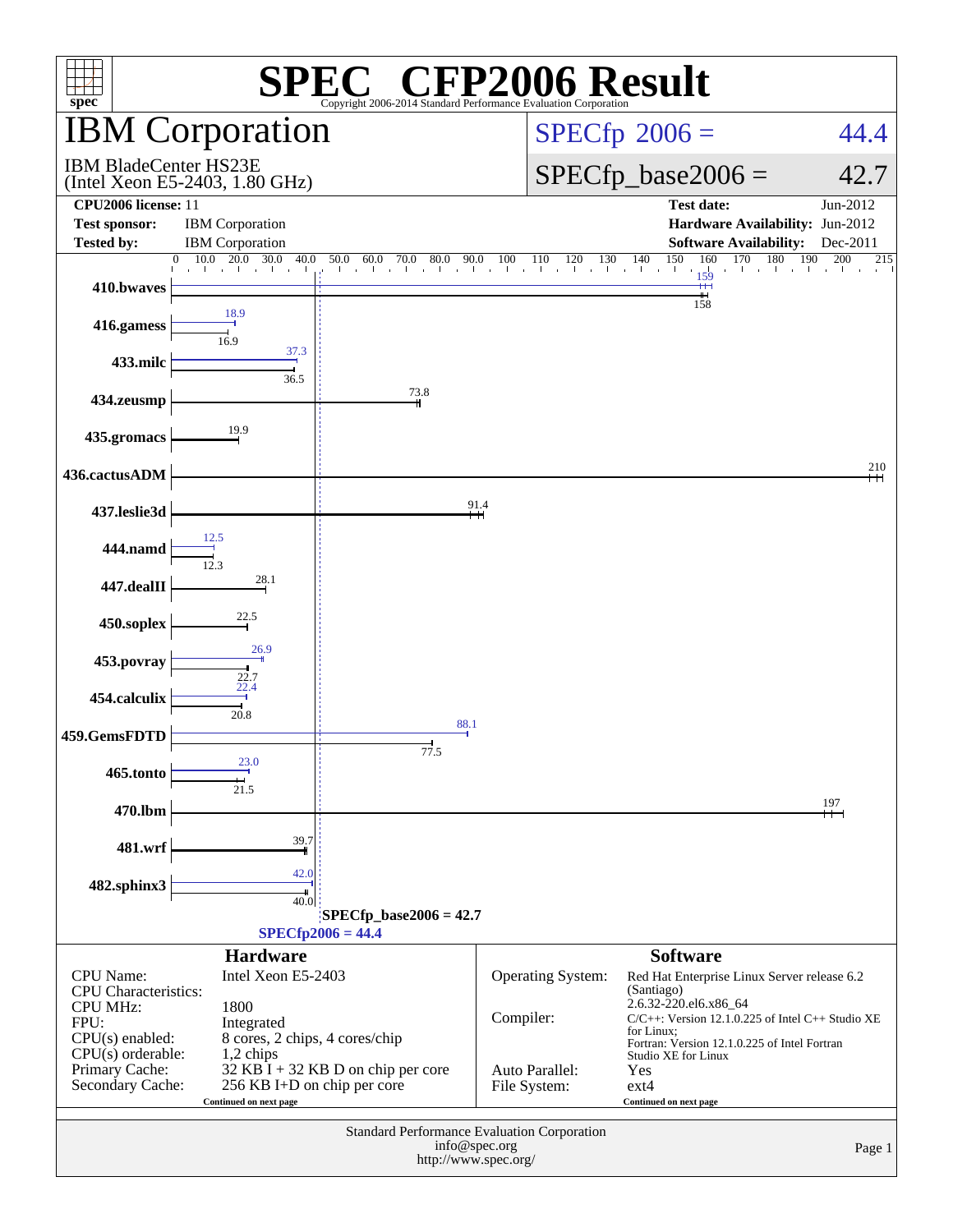

## **BM Corporation**

#### IBM BladeCenter HS23E

(Intel Xeon E5-2403, 1.80 GHz)

#### $SPECfp2006 = 44.4$  $SPECfp2006 = 44.4$

#### $SPECfp\_base2006 = 42.7$

| <b>CPU2006 license: 11</b>                                                 |                                                                                                                                                       |                                                                                    | <b>Test date:</b><br>$Jun-2012$                               |  |
|----------------------------------------------------------------------------|-------------------------------------------------------------------------------------------------------------------------------------------------------|------------------------------------------------------------------------------------|---------------------------------------------------------------|--|
| <b>Test sponsor:</b>                                                       | <b>IBM</b> Corporation                                                                                                                                | <b>Hardware Availability: Jun-2012</b>                                             |                                                               |  |
| <b>Tested by:</b>                                                          | <b>IBM</b> Corporation                                                                                                                                |                                                                                    | <b>Software Availability:</b><br>$Dec-2011$                   |  |
| L3 Cache:<br>Other Cache:<br>Memory:<br>Disk Subsystem:<br>Other Hardware: | 10 MB I+D on chip per chip<br>None<br>96 GB (12 x 8 GB 2Rx4 PC3-12800R-11, ECC, running<br>at $1066 \text{ MHz}$<br>1 x 300 GB SAS, 10000 RPM<br>None | <b>System State:</b><br><b>Base Pointers:</b><br>Peak Pointers:<br>Other Software: | Run level 3 (multi-user)<br>$64$ -bit<br>$32/64$ -bit<br>None |  |

| <b>Results Table</b> |                                                                                                      |              |                |       |                |             |                |              |                |              |                |              |
|----------------------|------------------------------------------------------------------------------------------------------|--------------|----------------|-------|----------------|-------------|----------------|--------------|----------------|--------------|----------------|--------------|
|                      | <b>Base</b>                                                                                          |              |                |       |                | <b>Peak</b> |                |              |                |              |                |              |
| <b>Benchmark</b>     | <b>Seconds</b>                                                                                       | <b>Ratio</b> | <b>Seconds</b> | Ratio | <b>Seconds</b> | Ratio       | <b>Seconds</b> | <b>Ratio</b> | <b>Seconds</b> | <b>Ratio</b> | <b>Seconds</b> | <b>Ratio</b> |
| 410.bwayes           | 85.8                                                                                                 | 158          | 86.0           | 158   | 85.0           | 160         | 84.4           | 161          | 85.5           | 159          | 86.2           | 158          |
| 416.gamess           | 1163                                                                                                 | 16.8         | 1160           | 16.9  | 1161           | 16.9        | 1034           | 18.9         | 1045           | 18.7         | 1034           | 18.9         |
| $433$ .milc          | 252                                                                                                  | 36.4         | 251            | 36.5  | 251            | 36.6        | 246            | 37.3         | 246            | 37.3         | 246            | 37.3         |
| 434.zeusmp           | 124                                                                                                  | 73.1         | 123            | 73.8  | 123            | 73.9        | 124            | 73.1         | <u>123</u>     | 73.8         | 123            | 73.9         |
| 435.gromacs          | <u>359</u>                                                                                           | 19.9         | 359            | 19.9  | 359            | 19.9        | <u>359</u>     | 19.9         | 359            | 19.9         | 359            | 19.9         |
| 436.cactusADM        | 57.4                                                                                                 | 208          | 56.8           | 210   | 56.4           | 212         | 57.4           | 208          | 56.8           | 210          | 56.4           | 212          |
| 437.leslie3d         | 103                                                                                                  | 91.4         | 101            | 92.8  | 106            | 89.0        | <b>103</b>     | 91.4         | 101            | 92.8         | 106            | 89.0         |
| 444.namd             | 652                                                                                                  | 12.3         | 653            | 12.3  | 652            | 12.3        | 642            | 12.5         | 641            | 12.5         | 642            | 12.5         |
| $447$ .dealII        | 407                                                                                                  | 28.1         | 407            | 28.1  | 407            | 28.1        | 407            | 28.1         | 407            | 28.1         | 407            | 28.1         |
| $450$ .soplex        | 372                                                                                                  | 22.4         | 371            | 22.5  | 369            | 22.6        | 372            | 22.4         | 371            | 22.5         | 369            | 22.6         |
| 453.povray           | 234                                                                                                  | 22.7         | 237            | 22.5  | 234            | 22.8        | 199            | 26.8         | 198            | 26.9         | 194            | 27.4         |
| 454.calculix         | 400                                                                                                  | 20.6         | 395            | 20.9  | 396            | 20.8        | 368            | 22.4         | 371            | 22.3         | 368            | 22.4         |
| 459.GemsFDTD         | 137                                                                                                  | 77.4         | 137            | 77.5  | 137            | 77.7        | <b>120</b>     | 88.1         | 120            | 88.4         | 121            | 87.9         |
| $465$ .tonto         | 456                                                                                                  | 21.6         | 457            | 21.5  | 509            | 19.3        | 427            | 23.1         | 430            | 22.9         | 428            | 23.0         |
| 470.1bm              | 70.6                                                                                                 | 195          | 69.8           | 197   | 68.6           | 200         | 70.6           | 195          | 69.8           | 197          | 68.6           | 200          |
| 481.wrf              | 283                                                                                                  | 39.4         | 278            | 40.2  | 281            | 39.7        | 283            | 39.4         | 278            | 40.2         | 281            | 39.7         |
| 482.sphinx3          | 482                                                                                                  | 40.4         | 487            | 40.0  | 488            | 39.9        | 463            | 42.1         | 464            | 42.0         | 467            | 41.7         |
|                      | Decute ennear in the order in which thay were my Dold underlined taut indicates a modian measurement |              |                |       |                |             |                |              |                |              |                |              |

Results appear in the [order in which they were run.](http://www.spec.org/auto/cpu2006/Docs/result-fields.html#RunOrder) Bold underlined text [indicates a median measurement.](http://www.spec.org/auto/cpu2006/Docs/result-fields.html#Median)

#### **[Operating System Notes](http://www.spec.org/auto/cpu2006/Docs/result-fields.html#OperatingSystemNotes)**

Stack size set to unlimited using "ulimit -s unlimited"

#### **[Platform Notes](http://www.spec.org/auto/cpu2006/Docs/result-fields.html#PlatformNotes)**

 Operating Mode set to Maximum Perfomance in BIOS Sysinfo program /cpu2006.1.2/config/sysinfo.rev6800 \$Rev: 6800 \$ \$Date:: 2011-10-11 #\$ 6f2ebdff5032aaa42e583f96b07f99d3 running on angleshark-pete Thu Jun 14 04:08:53 2012

 This section contains SUT (System Under Test) info as seen by some common utilities. To remove or add to this section, see: <http://www.spec.org/cpu2006/Docs/config.html#sysinfo>

Continued on next page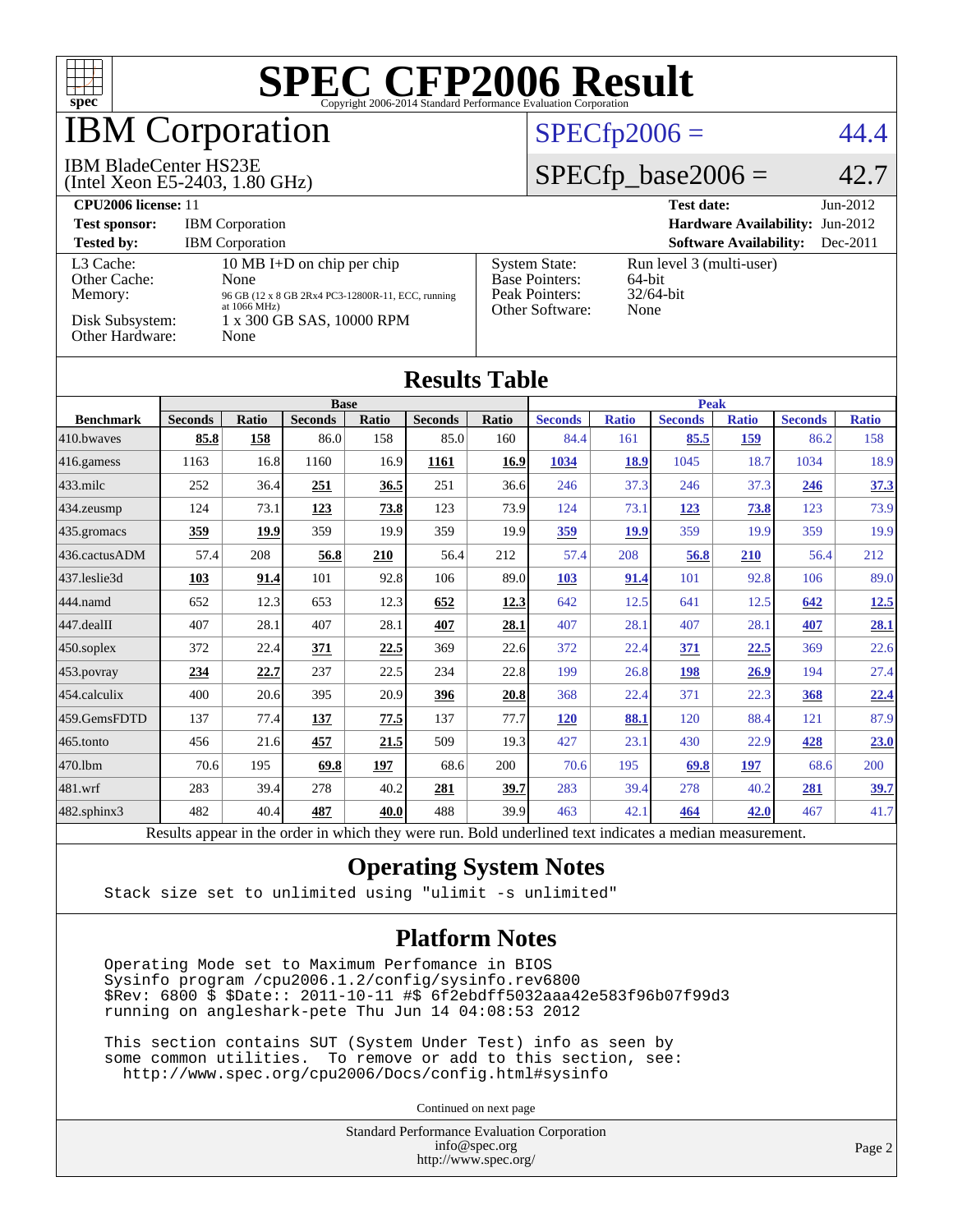

IBM Corporation

 $SPECTp2006 = 44.4$ 

(Intel Xeon E5-2403, 1.80 GHz) IBM BladeCenter HS23E

 $SPECTp\_base2006 = 42.7$ 

**[Test sponsor:](http://www.spec.org/auto/cpu2006/Docs/result-fields.html#Testsponsor)** IBM Corporation **[Hardware Availability:](http://www.spec.org/auto/cpu2006/Docs/result-fields.html#HardwareAvailability)** Jun-2012 **[Tested by:](http://www.spec.org/auto/cpu2006/Docs/result-fields.html#Testedby)** IBM Corporation **[Software Availability:](http://www.spec.org/auto/cpu2006/Docs/result-fields.html#SoftwareAvailability)** Dec-2011

**[CPU2006 license:](http://www.spec.org/auto/cpu2006/Docs/result-fields.html#CPU2006license)** 11 **[Test date:](http://www.spec.org/auto/cpu2006/Docs/result-fields.html#Testdate)** Jun-2012

#### **[Platform Notes \(Continued\)](http://www.spec.org/auto/cpu2006/Docs/result-fields.html#PlatformNotes)**

 From /proc/cpuinfo model name : Intel(R) Xeon(R) CPU E5-2403 0 @ 1.80GHz 2 "physical id"s (chips) 8 "processors" cores, siblings (Caution: counting these is hw and system dependent. The following excerpts from /proc/cpuinfo might not be reliable. Use with caution.) cpu cores : 4 siblings : 4 physical 0: cores 0 1 2 3 physical 1: cores 0 1 2 3 cache size : 10240 KB From /proc/meminfo<br>MemTotal: 99044276 kB HugePages\_Total: 0<br>Hugepagesize: 2048 kB Hugepagesize: /usr/bin/lsb\_release -d Red Hat Enterprise Linux Server release 6.2 (Santiago) From /etc/\*release\* /etc/\*version\* redhat-release: Red Hat Enterprise Linux Server release 6.2 (Santiago) system-release: Red Hat Enterprise Linux Server release 6.2 (Santiago) system-release-cpe: cpe:/o:redhat:enterprise\_linux:6server:ga:server uname -a: Linux angleshark-pete 2.6.32-220.el6.x86\_64 #1 SMP Wed Nov 9 08:03:13 EST 2011 x86\_64 x86\_64 x86\_64 GNU/Linux run-level 3 Jun 12 14:14 SPEC is set to: /cpu2006.1.2<br>Filesystem Type Size Type Size Used Avail Use% Mounted on /dev/mapper/vg\_anglesharkpet-lv\_root ext4 265G 36G 217G 15% / Additional information from dmidecode: Memory: 6x Micron 36JDYS1G72PZ-1G6M1 8 GB 1600 MHz 2 rank 6x Samsung M392B1K70DM0-CK0 8 GB 1600 MHz 2 rank (End of data from sysinfo program)

#### **[General Notes](http://www.spec.org/auto/cpu2006/Docs/result-fields.html#GeneralNotes)**

```
Environment variables set by runspec before the start of the run:
KMP_AFFINITY = "granularity=fine,compact,1,0"
LD_LIBRARY_PATH = "/cpu2006.1.2/libs/32:/cpu2006.1.2/libs/64"
OMP_NUM_THREADS = "8"
```
Continued on next page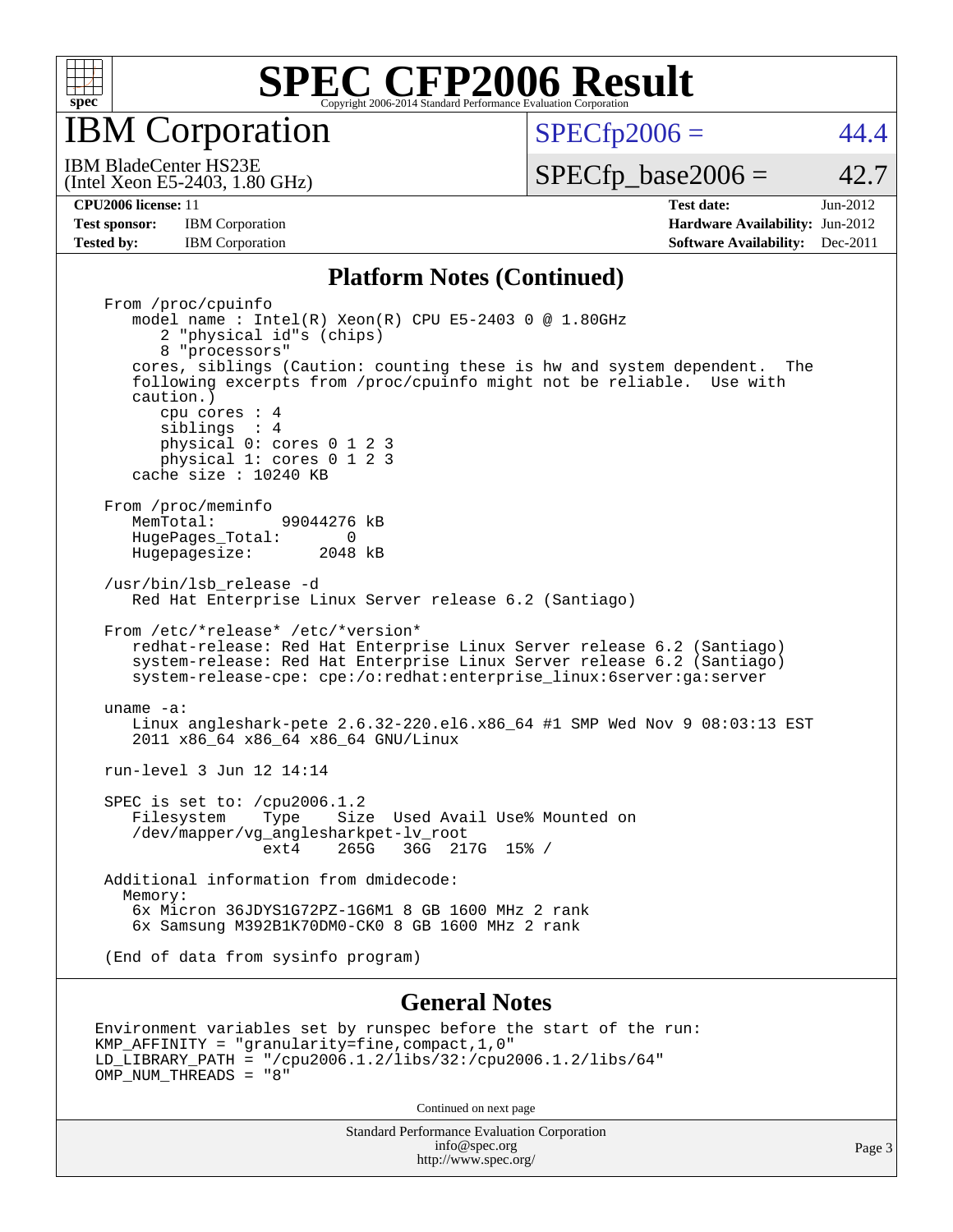

## IBM Corporation

 $SPECTp2006 = 44.4$ 

IBM BladeCenter HS23E

 $SPECfp\_base2006 = 42.7$ 

**[Test sponsor:](http://www.spec.org/auto/cpu2006/Docs/result-fields.html#Testsponsor)** IBM Corporation **[Hardware Availability:](http://www.spec.org/auto/cpu2006/Docs/result-fields.html#HardwareAvailability)** Jun-2012

(Intel Xeon E5-2403, 1.80 GHz)

**[CPU2006 license:](http://www.spec.org/auto/cpu2006/Docs/result-fields.html#CPU2006license)** 11 **[Test date:](http://www.spec.org/auto/cpu2006/Docs/result-fields.html#Testdate)** Jun-2012 **[Tested by:](http://www.spec.org/auto/cpu2006/Docs/result-fields.html#Testedby)** IBM Corporation **[Software Availability:](http://www.spec.org/auto/cpu2006/Docs/result-fields.html#SoftwareAvailability)** Dec-2011

#### **[General Notes \(Continued\)](http://www.spec.org/auto/cpu2006/Docs/result-fields.html#GeneralNotes)**

 Binaries compiled on a system with 1x Core i7-860 CPU + 8GB memory using RHEL5.5 Transparent Huge Pages enabled with: echo always > /sys/kernel/mm/redhat\_transparent\_hugepage/enabled

### **[Base Compiler Invocation](http://www.spec.org/auto/cpu2006/Docs/result-fields.html#BaseCompilerInvocation)**

[C benchmarks](http://www.spec.org/auto/cpu2006/Docs/result-fields.html#Cbenchmarks):  $-m64$ 

[C++ benchmarks:](http://www.spec.org/auto/cpu2006/Docs/result-fields.html#CXXbenchmarks) [icpc -m64](http://www.spec.org/cpu2006/results/res2012q3/cpu2006-20120618-22998.flags.html#user_CXXbase_intel_icpc_64bit_bedb90c1146cab66620883ef4f41a67e)

[Fortran benchmarks](http://www.spec.org/auto/cpu2006/Docs/result-fields.html#Fortranbenchmarks): [ifort -m64](http://www.spec.org/cpu2006/results/res2012q3/cpu2006-20120618-22998.flags.html#user_FCbase_intel_ifort_64bit_ee9d0fb25645d0210d97eb0527dcc06e)

[Benchmarks using both Fortran and C](http://www.spec.org/auto/cpu2006/Docs/result-fields.html#BenchmarksusingbothFortranandC):<br>icc -m64 ifort -m64  $-m64$  ifort  $-m64$ 

### **[Base Portability Flags](http://www.spec.org/auto/cpu2006/Docs/result-fields.html#BasePortabilityFlags)**

| 410.bwaves: -DSPEC CPU LP64                  |                                                                |
|----------------------------------------------|----------------------------------------------------------------|
| 416.gamess: - DSPEC_CPU_LP64                 |                                                                |
| 433.milc: -DSPEC CPU LP64                    |                                                                |
| 434.zeusmp: -DSPEC_CPU_LP64                  |                                                                |
| 435.gromacs: -DSPEC_CPU_LP64 -nofor_main     |                                                                |
| 436.cactusADM: - DSPEC CPU LP64 - nofor main |                                                                |
| 437.leslie3d: -DSPEC CPU LP64                |                                                                |
| 444.namd: - DSPEC_CPU LP64                   |                                                                |
| 447.dealII: -DSPEC_CPU LP64                  |                                                                |
| 450.soplex: -DSPEC_CPU_LP64                  |                                                                |
| 453.povray: -DSPEC_CPU_LP64                  |                                                                |
| 454.calculix: -DSPEC CPU LP64 -nofor main    |                                                                |
| 459. GemsFDTD: - DSPEC CPU LP64              |                                                                |
| 465.tonto: - DSPEC CPU LP64                  |                                                                |
| 470.1bm: - DSPEC CPU LP64                    |                                                                |
|                                              | 481.wrf: -DSPEC CPU_LP64 -DSPEC_CPU_CASE_FLAG -DSPEC_CPU_LINUX |
| 482.sphinx3: -DSPEC_CPU_LP64                 |                                                                |

### **[Base Optimization Flags](http://www.spec.org/auto/cpu2006/Docs/result-fields.html#BaseOptimizationFlags)**

[C benchmarks](http://www.spec.org/auto/cpu2006/Docs/result-fields.html#Cbenchmarks): [-xAVX](http://www.spec.org/cpu2006/results/res2012q3/cpu2006-20120618-22998.flags.html#user_CCbase_f-xAVX) [-ipo](http://www.spec.org/cpu2006/results/res2012q3/cpu2006-20120618-22998.flags.html#user_CCbase_f-ipo) [-O3](http://www.spec.org/cpu2006/results/res2012q3/cpu2006-20120618-22998.flags.html#user_CCbase_f-O3) [-no-prec-div](http://www.spec.org/cpu2006/results/res2012q3/cpu2006-20120618-22998.flags.html#user_CCbase_f-no-prec-div) [-static](http://www.spec.org/cpu2006/results/res2012q3/cpu2006-20120618-22998.flags.html#user_CCbase_f-static) [-parallel](http://www.spec.org/cpu2006/results/res2012q3/cpu2006-20120618-22998.flags.html#user_CCbase_f-parallel) [-opt-prefetch](http://www.spec.org/cpu2006/results/res2012q3/cpu2006-20120618-22998.flags.html#user_CCbase_f-opt-prefetch) [-ansi-alias](http://www.spec.org/cpu2006/results/res2012q3/cpu2006-20120618-22998.flags.html#user_CCbase_f-ansi-alias)

Continued on next page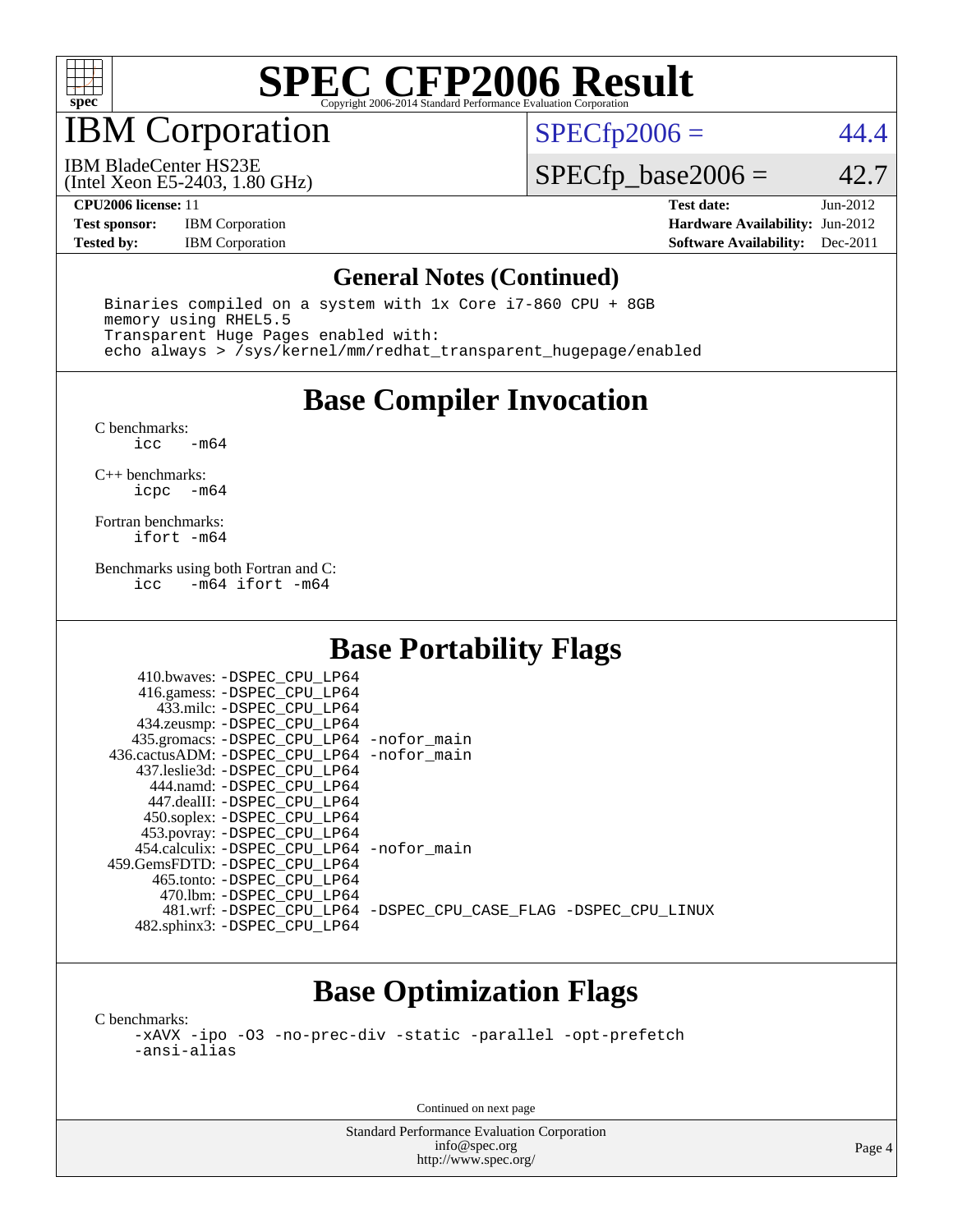

IBM Corporation

 $SPECfp2006 = 44.4$  $SPECfp2006 = 44.4$ 

(Intel Xeon E5-2403, 1.80 GHz) IBM BladeCenter HS23E

 $SPECTp\_base2006 = 42.7$ 

**[Test sponsor:](http://www.spec.org/auto/cpu2006/Docs/result-fields.html#Testsponsor)** IBM Corporation **[Hardware Availability:](http://www.spec.org/auto/cpu2006/Docs/result-fields.html#HardwareAvailability)** Jun-2012

**[CPU2006 license:](http://www.spec.org/auto/cpu2006/Docs/result-fields.html#CPU2006license)** 11 **[Test date:](http://www.spec.org/auto/cpu2006/Docs/result-fields.html#Testdate)** Jun-2012 **[Tested by:](http://www.spec.org/auto/cpu2006/Docs/result-fields.html#Testedby)** IBM Corporation **[Software Availability:](http://www.spec.org/auto/cpu2006/Docs/result-fields.html#SoftwareAvailability)** Dec-2011

## **[Base Optimization Flags \(Continued\)](http://www.spec.org/auto/cpu2006/Docs/result-fields.html#BaseOptimizationFlags)**

[C++ benchmarks:](http://www.spec.org/auto/cpu2006/Docs/result-fields.html#CXXbenchmarks) [-xAVX](http://www.spec.org/cpu2006/results/res2012q3/cpu2006-20120618-22998.flags.html#user_CXXbase_f-xAVX) [-ipo](http://www.spec.org/cpu2006/results/res2012q3/cpu2006-20120618-22998.flags.html#user_CXXbase_f-ipo) [-O3](http://www.spec.org/cpu2006/results/res2012q3/cpu2006-20120618-22998.flags.html#user_CXXbase_f-O3) [-no-prec-div](http://www.spec.org/cpu2006/results/res2012q3/cpu2006-20120618-22998.flags.html#user_CXXbase_f-no-prec-div) [-static](http://www.spec.org/cpu2006/results/res2012q3/cpu2006-20120618-22998.flags.html#user_CXXbase_f-static) [-opt-prefetch](http://www.spec.org/cpu2006/results/res2012q3/cpu2006-20120618-22998.flags.html#user_CXXbase_f-opt-prefetch) [-ansi-alias](http://www.spec.org/cpu2006/results/res2012q3/cpu2006-20120618-22998.flags.html#user_CXXbase_f-ansi-alias) [Fortran benchmarks](http://www.spec.org/auto/cpu2006/Docs/result-fields.html#Fortranbenchmarks): [-xAVX](http://www.spec.org/cpu2006/results/res2012q3/cpu2006-20120618-22998.flags.html#user_FCbase_f-xAVX) [-ipo](http://www.spec.org/cpu2006/results/res2012q3/cpu2006-20120618-22998.flags.html#user_FCbase_f-ipo) [-O3](http://www.spec.org/cpu2006/results/res2012q3/cpu2006-20120618-22998.flags.html#user_FCbase_f-O3) [-no-prec-div](http://www.spec.org/cpu2006/results/res2012q3/cpu2006-20120618-22998.flags.html#user_FCbase_f-no-prec-div) [-static](http://www.spec.org/cpu2006/results/res2012q3/cpu2006-20120618-22998.flags.html#user_FCbase_f-static) [-parallel](http://www.spec.org/cpu2006/results/res2012q3/cpu2006-20120618-22998.flags.html#user_FCbase_f-parallel) [-opt-prefetch](http://www.spec.org/cpu2006/results/res2012q3/cpu2006-20120618-22998.flags.html#user_FCbase_f-opt-prefetch) [Benchmarks using both Fortran and C](http://www.spec.org/auto/cpu2006/Docs/result-fields.html#BenchmarksusingbothFortranandC):

[-xAVX](http://www.spec.org/cpu2006/results/res2012q3/cpu2006-20120618-22998.flags.html#user_CC_FCbase_f-xAVX) [-ipo](http://www.spec.org/cpu2006/results/res2012q3/cpu2006-20120618-22998.flags.html#user_CC_FCbase_f-ipo) [-O3](http://www.spec.org/cpu2006/results/res2012q3/cpu2006-20120618-22998.flags.html#user_CC_FCbase_f-O3) [-no-prec-div](http://www.spec.org/cpu2006/results/res2012q3/cpu2006-20120618-22998.flags.html#user_CC_FCbase_f-no-prec-div) [-static](http://www.spec.org/cpu2006/results/res2012q3/cpu2006-20120618-22998.flags.html#user_CC_FCbase_f-static) [-parallel](http://www.spec.org/cpu2006/results/res2012q3/cpu2006-20120618-22998.flags.html#user_CC_FCbase_f-parallel) [-opt-prefetch](http://www.spec.org/cpu2006/results/res2012q3/cpu2006-20120618-22998.flags.html#user_CC_FCbase_f-opt-prefetch) [-ansi-alias](http://www.spec.org/cpu2006/results/res2012q3/cpu2006-20120618-22998.flags.html#user_CC_FCbase_f-ansi-alias)

#### **[Peak Compiler Invocation](http://www.spec.org/auto/cpu2006/Docs/result-fields.html#PeakCompilerInvocation)**

[C benchmarks](http://www.spec.org/auto/cpu2006/Docs/result-fields.html#Cbenchmarks):  $\frac{1}{2}$ cc  $-\text{m64}$ 

[C++ benchmarks:](http://www.spec.org/auto/cpu2006/Docs/result-fields.html#CXXbenchmarks) [icpc -m64](http://www.spec.org/cpu2006/results/res2012q3/cpu2006-20120618-22998.flags.html#user_CXXpeak_intel_icpc_64bit_bedb90c1146cab66620883ef4f41a67e)

[Fortran benchmarks](http://www.spec.org/auto/cpu2006/Docs/result-fields.html#Fortranbenchmarks): [ifort -m64](http://www.spec.org/cpu2006/results/res2012q3/cpu2006-20120618-22998.flags.html#user_FCpeak_intel_ifort_64bit_ee9d0fb25645d0210d97eb0527dcc06e)

[Benchmarks using both Fortran and C](http://www.spec.org/auto/cpu2006/Docs/result-fields.html#BenchmarksusingbothFortranandC): [icc -m64](http://www.spec.org/cpu2006/results/res2012q3/cpu2006-20120618-22998.flags.html#user_CC_FCpeak_intel_icc_64bit_0b7121f5ab7cfabee23d88897260401c) [ifort -m64](http://www.spec.org/cpu2006/results/res2012q3/cpu2006-20120618-22998.flags.html#user_CC_FCpeak_intel_ifort_64bit_ee9d0fb25645d0210d97eb0527dcc06e)

#### **[Peak Portability Flags](http://www.spec.org/auto/cpu2006/Docs/result-fields.html#PeakPortabilityFlags)**

Same as Base Portability Flags

### **[Peak Optimization Flags](http://www.spec.org/auto/cpu2006/Docs/result-fields.html#PeakOptimizationFlags)**

[C benchmarks](http://www.spec.org/auto/cpu2006/Docs/result-fields.html#Cbenchmarks):

 433.milc: [-xAVX](http://www.spec.org/cpu2006/results/res2012q3/cpu2006-20120618-22998.flags.html#user_peakPASS2_CFLAGSPASS2_LDFLAGS433_milc_f-xAVX)(pass 2) [-prof-gen](http://www.spec.org/cpu2006/results/res2012q3/cpu2006-20120618-22998.flags.html#user_peakPASS1_CFLAGSPASS1_LDFLAGS433_milc_prof_gen_e43856698f6ca7b7e442dfd80e94a8fc)(pass 1) [-ipo](http://www.spec.org/cpu2006/results/res2012q3/cpu2006-20120618-22998.flags.html#user_peakPASS2_CFLAGSPASS2_LDFLAGS433_milc_f-ipo)(pass 2) [-O3](http://www.spec.org/cpu2006/results/res2012q3/cpu2006-20120618-22998.flags.html#user_peakPASS2_CFLAGSPASS2_LDFLAGS433_milc_f-O3)(pass 2) [-no-prec-div](http://www.spec.org/cpu2006/results/res2012q3/cpu2006-20120618-22998.flags.html#user_peakPASS2_CFLAGSPASS2_LDFLAGS433_milc_f-no-prec-div)(pass 2) [-prof-use](http://www.spec.org/cpu2006/results/res2012q3/cpu2006-20120618-22998.flags.html#user_peakPASS2_CFLAGSPASS2_LDFLAGS433_milc_prof_use_bccf7792157ff70d64e32fe3e1250b55)(pass 2) [-static](http://www.spec.org/cpu2006/results/res2012q3/cpu2006-20120618-22998.flags.html#user_peakOPTIMIZE433_milc_f-static) [-auto-ilp32](http://www.spec.org/cpu2006/results/res2012q3/cpu2006-20120618-22998.flags.html#user_peakCOPTIMIZE433_milc_f-auto-ilp32) [-ansi-alias](http://www.spec.org/cpu2006/results/res2012q3/cpu2006-20120618-22998.flags.html#user_peakCOPTIMIZE433_milc_f-ansi-alias)

 $470.$ lbm: basepeak = yes

 482.sphinx3: [-xAVX](http://www.spec.org/cpu2006/results/res2012q3/cpu2006-20120618-22998.flags.html#user_peakOPTIMIZE482_sphinx3_f-xAVX) [-ipo](http://www.spec.org/cpu2006/results/res2012q3/cpu2006-20120618-22998.flags.html#user_peakOPTIMIZE482_sphinx3_f-ipo) [-O3](http://www.spec.org/cpu2006/results/res2012q3/cpu2006-20120618-22998.flags.html#user_peakOPTIMIZE482_sphinx3_f-O3) [-no-prec-div](http://www.spec.org/cpu2006/results/res2012q3/cpu2006-20120618-22998.flags.html#user_peakOPTIMIZE482_sphinx3_f-no-prec-div) [-unroll2](http://www.spec.org/cpu2006/results/res2012q3/cpu2006-20120618-22998.flags.html#user_peakCOPTIMIZE482_sphinx3_f-unroll_784dae83bebfb236979b41d2422d7ec2) [-ansi-alias](http://www.spec.org/cpu2006/results/res2012q3/cpu2006-20120618-22998.flags.html#user_peakCOPTIMIZE482_sphinx3_f-ansi-alias) [-parallel](http://www.spec.org/cpu2006/results/res2012q3/cpu2006-20120618-22998.flags.html#user_peakCOPTIMIZE482_sphinx3_f-parallel)

[C++ benchmarks:](http://www.spec.org/auto/cpu2006/Docs/result-fields.html#CXXbenchmarks)

Continued on next page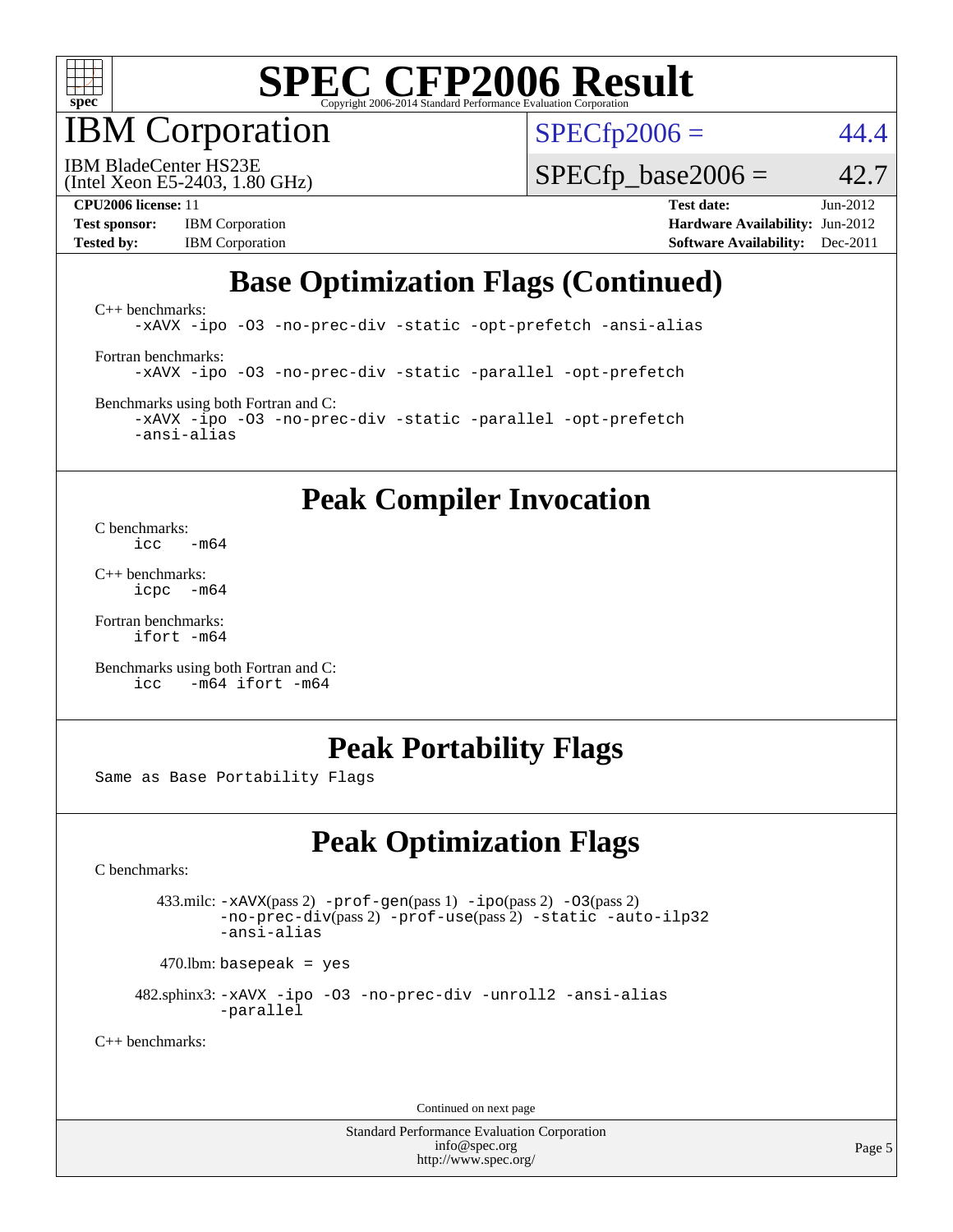

IBM Corporation

 $SPECfp2006 = 44.4$  $SPECfp2006 = 44.4$ 

(Intel Xeon E5-2403, 1.80 GHz) IBM BladeCenter HS23E

 $SPECTp\_base2006 = 42.7$ 

**[Tested by:](http://www.spec.org/auto/cpu2006/Docs/result-fields.html#Testedby)** IBM Corporation **[Software Availability:](http://www.spec.org/auto/cpu2006/Docs/result-fields.html#SoftwareAvailability)** Dec-2011

**[CPU2006 license:](http://www.spec.org/auto/cpu2006/Docs/result-fields.html#CPU2006license)** 11 **[Test date:](http://www.spec.org/auto/cpu2006/Docs/result-fields.html#Testdate)** Jun-2012 **[Test sponsor:](http://www.spec.org/auto/cpu2006/Docs/result-fields.html#Testsponsor)** IBM Corporation **[Hardware Availability:](http://www.spec.org/auto/cpu2006/Docs/result-fields.html#HardwareAvailability)** Jun-2012

## **[Peak Optimization Flags \(Continued\)](http://www.spec.org/auto/cpu2006/Docs/result-fields.html#PeakOptimizationFlags)**

|                                      | 444.namd: -xAVX(pass 2) -prof-gen(pass 1) -ipo(pass 2) -03(pass 2)<br>-no-prec-div(pass 2) -prof-use(pass 2) -fno-alias<br>-auto-ilp32                                                                                            |
|--------------------------------------|-----------------------------------------------------------------------------------------------------------------------------------------------------------------------------------------------------------------------------------|
|                                      | $447$ .dealII: basepeak = yes                                                                                                                                                                                                     |
|                                      | $450$ .soplex: basepeak = yes                                                                                                                                                                                                     |
|                                      | $453.$ povray: $-xAVX(pass 2)$ -prof-gen(pass 1) -ipo(pass 2) -03(pass 2)<br>$-no\text{-prec-div}(pass 2)$ -prof-use(pass 2) -unroll4 -ansi-alias                                                                                 |
| Fortran benchmarks:                  |                                                                                                                                                                                                                                   |
|                                      | 410.bwaves: -xAVX -ipo -03 -no-prec-div -opt-prefetch -parallel<br>-static                                                                                                                                                        |
|                                      | 416.gamess: $-xAVX(pass 2)$ -prof-gen(pass 1) -ipo(pass 2) -03(pass 2)<br>-no-prec-div(pass 2) -prof-use(pass 2) -unroll2<br>-inline-level=0 -scalar-rep- -static                                                                 |
|                                      | 434.zeusmp: basepeak = $yes$                                                                                                                                                                                                      |
|                                      | $437$ .leslie3d: basepeak = yes                                                                                                                                                                                                   |
|                                      | 459. GemsFDTD: -xAVX(pass 2) -prof-gen(pass 1) -ipo(pass 2) -03(pass 2)<br>-no-prec-div(pass 2) -prof-use(pass 2) -unroll2<br>-inline-level=0 -opt-prefetch -parallel                                                             |
|                                      | $465$ .tonto: $-x$ AVX(pass 2) $-prof-gen(pass 1) -ipo(pass 2) -03(pass 2)$<br>-no-prec-div(pass 2) -prof-use(pass 2) -inline-calloc<br>-opt-malloc-options=3 -auto -unroll4                                                      |
| Benchmarks using both Fortran and C: |                                                                                                                                                                                                                                   |
|                                      | $435.gromacs: basepeak = yes$                                                                                                                                                                                                     |
|                                      | $436.cactusADM: basepeak = yes$                                                                                                                                                                                                   |
|                                      | 454.calculix: -xAVX -ipo -03 -no-prec-div -auto-ilp32 -ansi-alias                                                                                                                                                                 |
|                                      | $481.wrf$ : basepeak = yes                                                                                                                                                                                                        |
|                                      | The flags files that were used to format this result can be browsed at                                                                                                                                                            |
|                                      | http://www.spec.org/cpu2006/flags/Intel-ic12.1-official-linux64.20120425.html<br>http://www.spec.org/cpu2006/flags/IBM-Platform-Flags-V1.2-SNB-C.html                                                                             |
|                                      | You can also download the XML flags sources by saving the following links:<br>http://www.spec.org/cpu2006/flags/Intel-icl2.1-official-linux64.20120425.xml<br>http://www.spec.org/cpu2006/flags/IBM-Platform-Flags-V1.2-SNB-C.xml |